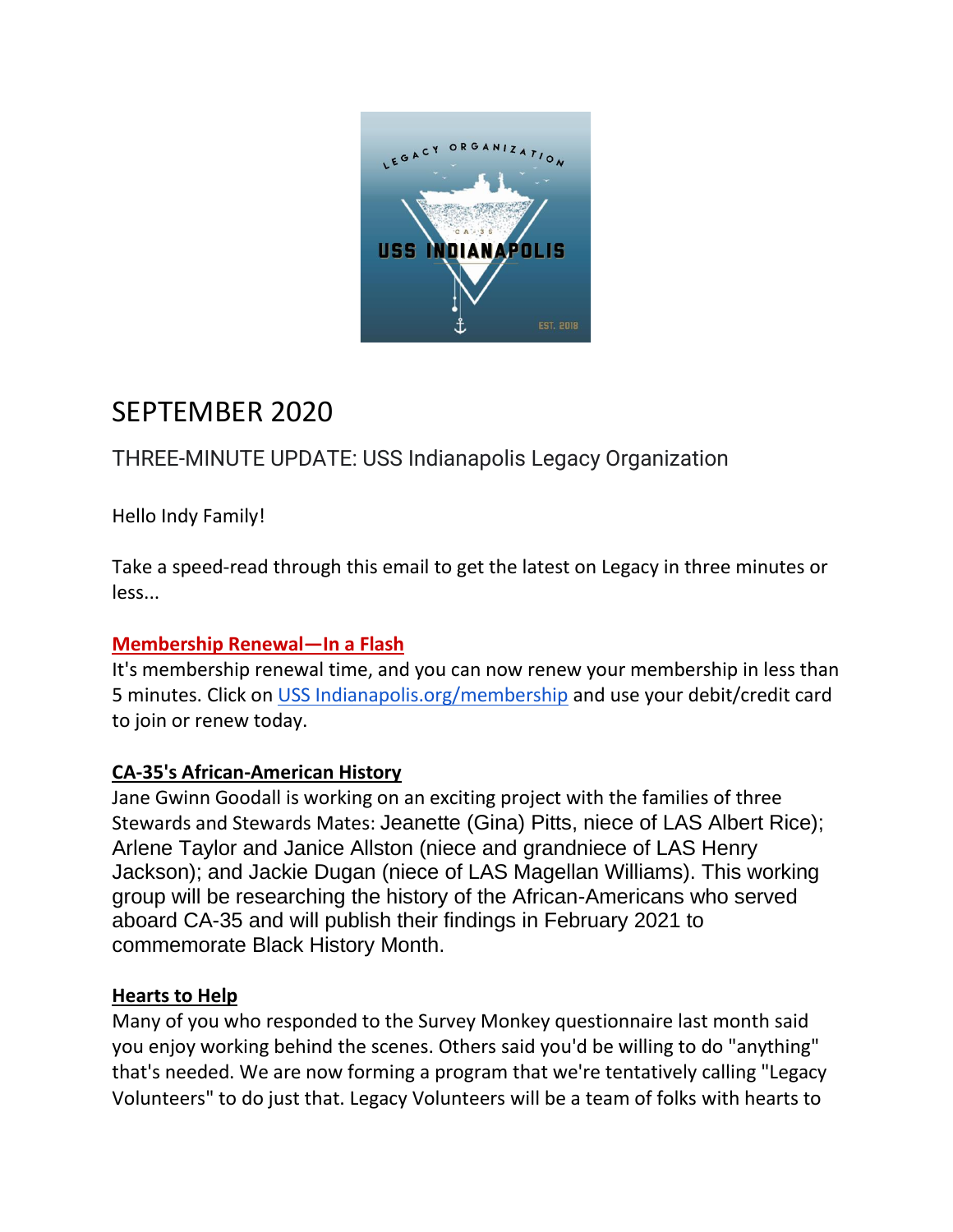help whenever and wherever needed. If you are interested in serving as a Legacy Volunteer, please email Lynn Vincent: Lynn@LynnVincent.com.

#### **Growing the Legacy**

A big thank you to our new membership chair, Julie Rutherford Haas! Julie will be working closely with our previous membership chair, Earl Henry, to grow Legacy's membership. We're especially excited that Julie is looking to establish a junior membership program. Julie and Earl could use your help. To volunteer to help with general membership or with the junior membership program, please email Julie: [Julie.haas@bruceoakley.com](mailto:Julie.haas@bruceoakley.com)

#### **New Resources for Sharing the Story**

If you enjoy telling the Indy story, two projects are in development and we would love your help!

Presentation for Speakers: Our mission as Legacy members is to keep the story of USS *Indianapolis* alive for the next generation. The Education Committee is developing a PowerPoint slide-show to be used to present the Indy story to groups. The presentation will also include a fact sheet; frequently asked questions and answers; and guidelines for presentations. You are invited to join our mission! If you are interested in helping develop these materials, please email Marilyn Henry: [bmcp56@att.net.](mailto:bmcp56@att.net)

Classroom ZOOM Meetings: Learning occurs best through firsthand experiences. Therefore, the Education Committee is also developing 3-4 live ZOOM classroom meetings for high school students. Each meeting will host several presenters with knowledge of the history of *Indianapolis*. Additional resources for research and Indyrelated projects will be listed on the USS *Indianapolis* websites. We welcome volunteers with ZOOM experience. Volunteers are also needed to develop lists of Indy resources for students. No teaching experience needed. To volunteer for this project, please email Marilyn Henry: [bmcp56@att.net](mailto:bmcp56@att.net)

# **The Money People**

Thank you so much to Legacy members who volunteered to serve on Legacy's Finance Committee! Finance Chair Jennifer Brunson will be working with members Ryan Haas, Tony Raymond, Carole Daley, and Mark Burke. Bonnie Buckett will serve as [Ex Officio.](https://en.wikipedia.org/wiki/Ex_officio_member)